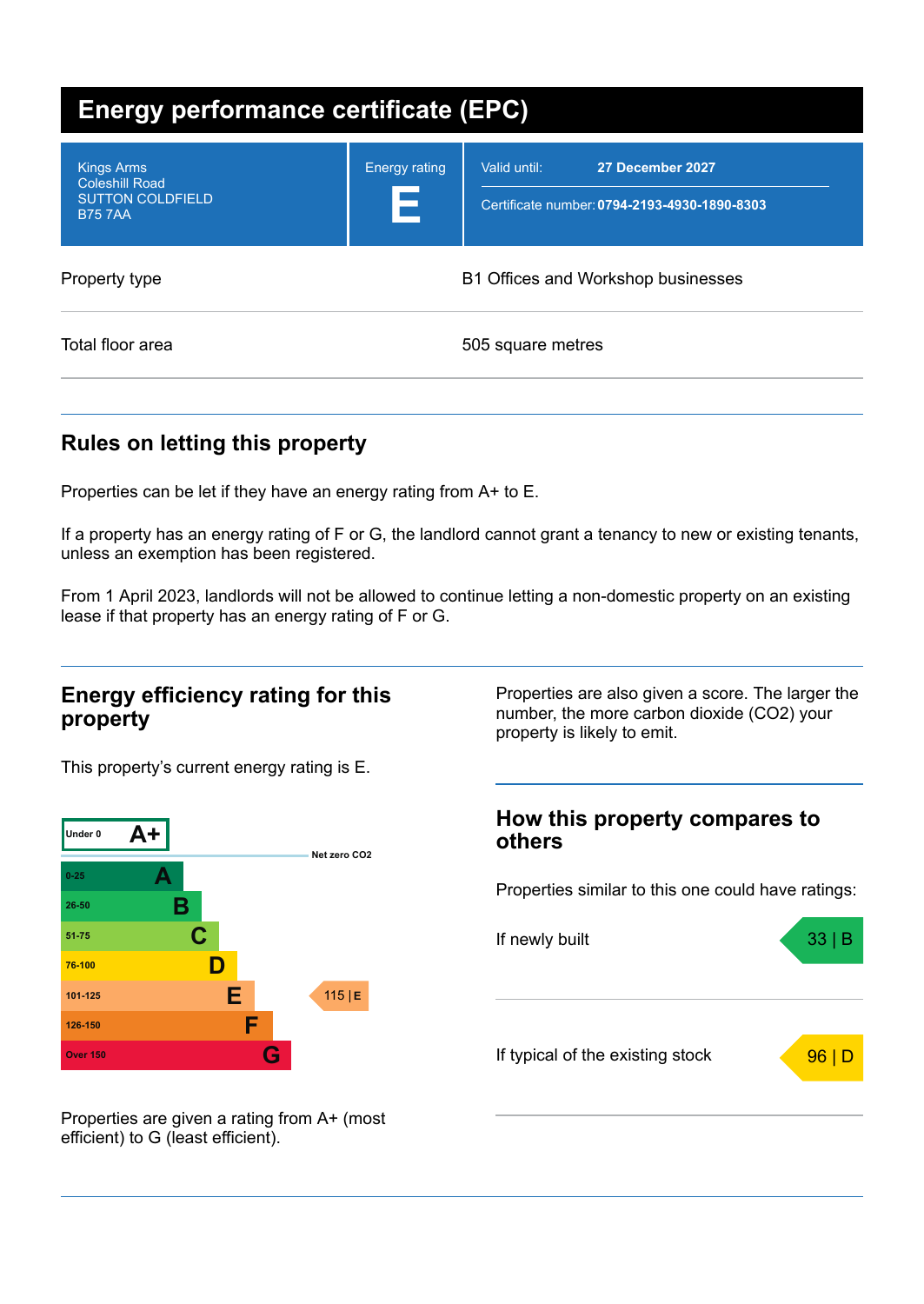## **Breakdown of this property's energy performance**

| Main heating fuel                          | <b>Natural Gas</b>              |
|--------------------------------------------|---------------------------------|
| <b>Building environment</b>                | Heating and Natural Ventilation |
| Assessment level                           | 3                               |
| Building emission rate (kgCO2/m2 per year) | 149.53                          |
| Primary energy use (kWh/m2 per year)       | 873                             |
|                                            |                                 |

## **Recommendation report**

Guidance on improving the energy performance of this property can be found in the recommendation report (/energy-certificate/9290-8987-0443-3190-1044).